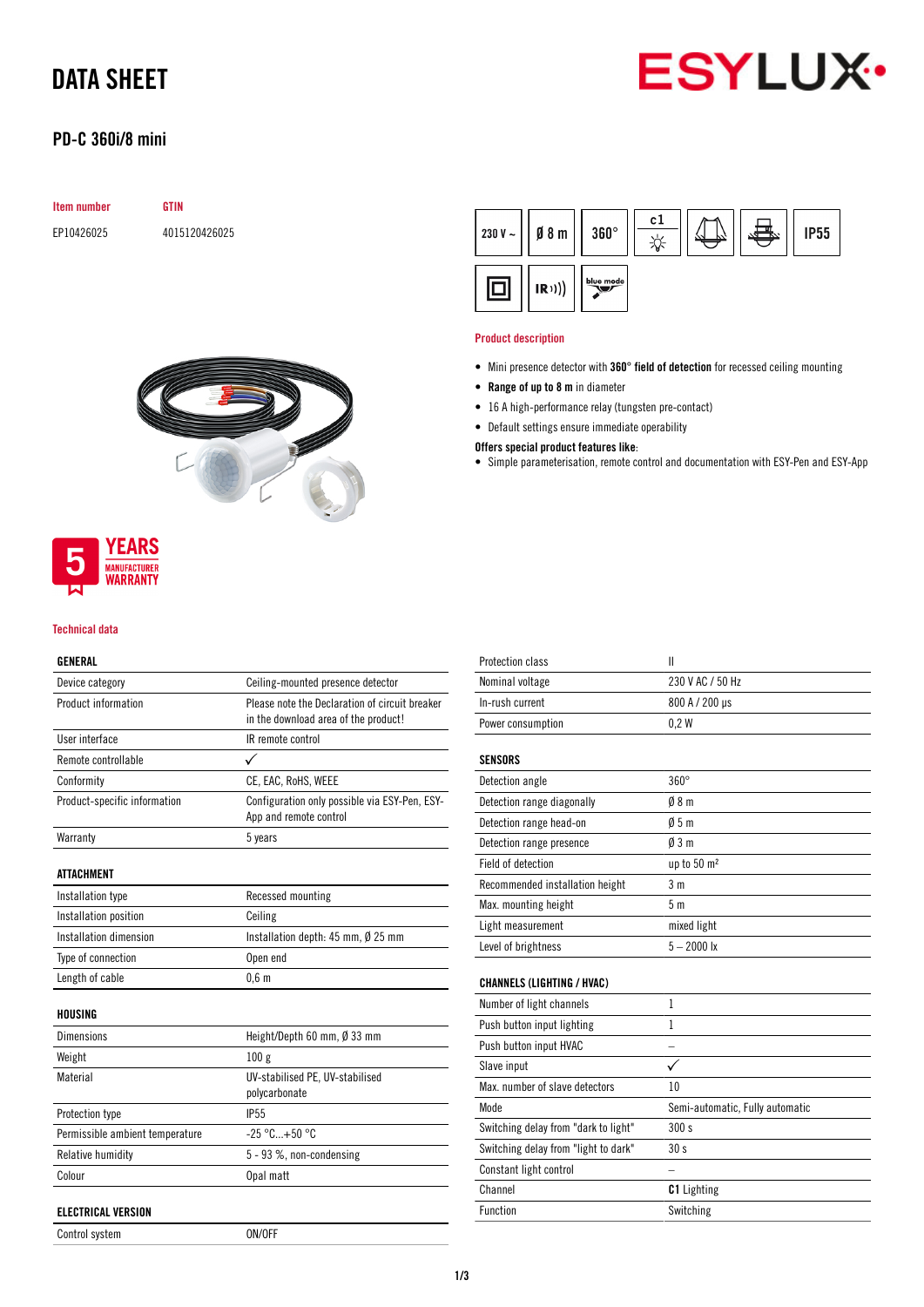# DATA SHEET



# PD-C 360i/8 mini

| <b>Item number</b> | <b>GTIN</b>   |                                                                                                   |                       |                                  |
|--------------------|---------------|---------------------------------------------------------------------------------------------------|-----------------------|----------------------------------|
| EP10426025         | 4015120426025 |                                                                                                   |                       |                                  |
| Switching capacity |               | 230 V/50 Hz, 16 AX<br>2300 W/10 A (cos phi $= 1$ )<br>1150 VA/5 A (cos phi = $0,5$ )<br>600 W LED | Push button input     |                                  |
|                    |               |                                                                                                   | Impulse feature       |                                  |
|                    |               |                                                                                                   | Switch-off delay time | 60 s15 min (adjustable in steps) |
| Switch contact     |               | make contact / non-floating                                                                       |                       |                                  |

## Accessories

| <b>Product designation</b>           | <b>GTIN</b>   |
|--------------------------------------|---------------|
| Adapter                              |               |
| COMPACT MINI SPOTLIGHT ADAPTER 51/25 | 4015120426391 |
| Ceiling-mounted presence detector    |               |
| PD-C 360/8 mini Slave                | 4015120426063 |
| Electrical accessories               |               |
| <b>CURRENT LIMITING MODULE 230V</b>  | 4015120426353 |
| FILTER 230 V                         | 4015120426988 |
| Remote control                       |               |
| ESY-Pen                              | 4015120425356 |
| REMOTE CONTROL MDI/PDI               | 4015120425509 |

| <b>Scale drawing</b>             | <b>Field of detections</b> | <b>Detection range</b>           |                 |
|----------------------------------|----------------------------|----------------------------------|-----------------|
| $25$ mm                          | $-0.555$                   | Diagonally (A)                   | Ø8m             |
| $45 \text{ mm}$<br>$\frac{1}{2}$ |                            | $\blacksquare$ Frontal (B)       | $\emptyset$ 5 m |
| $33$ mm                          | æ.<br>n<br>$360^\circ$     | $\blacksquare$ Presence area (C) | $\emptyset$ 3 m |